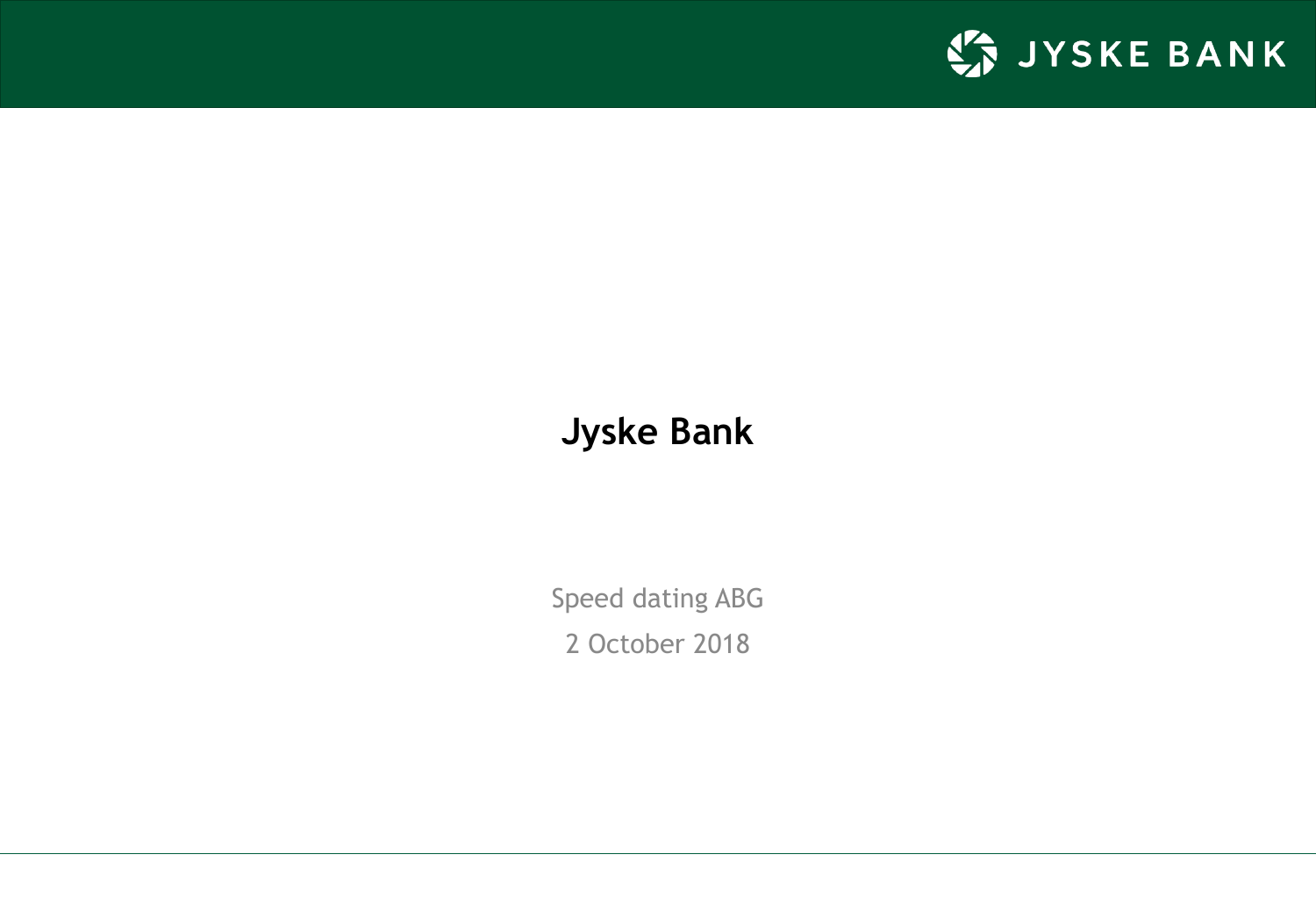



Anders Dam on Twitter, 27 December 2017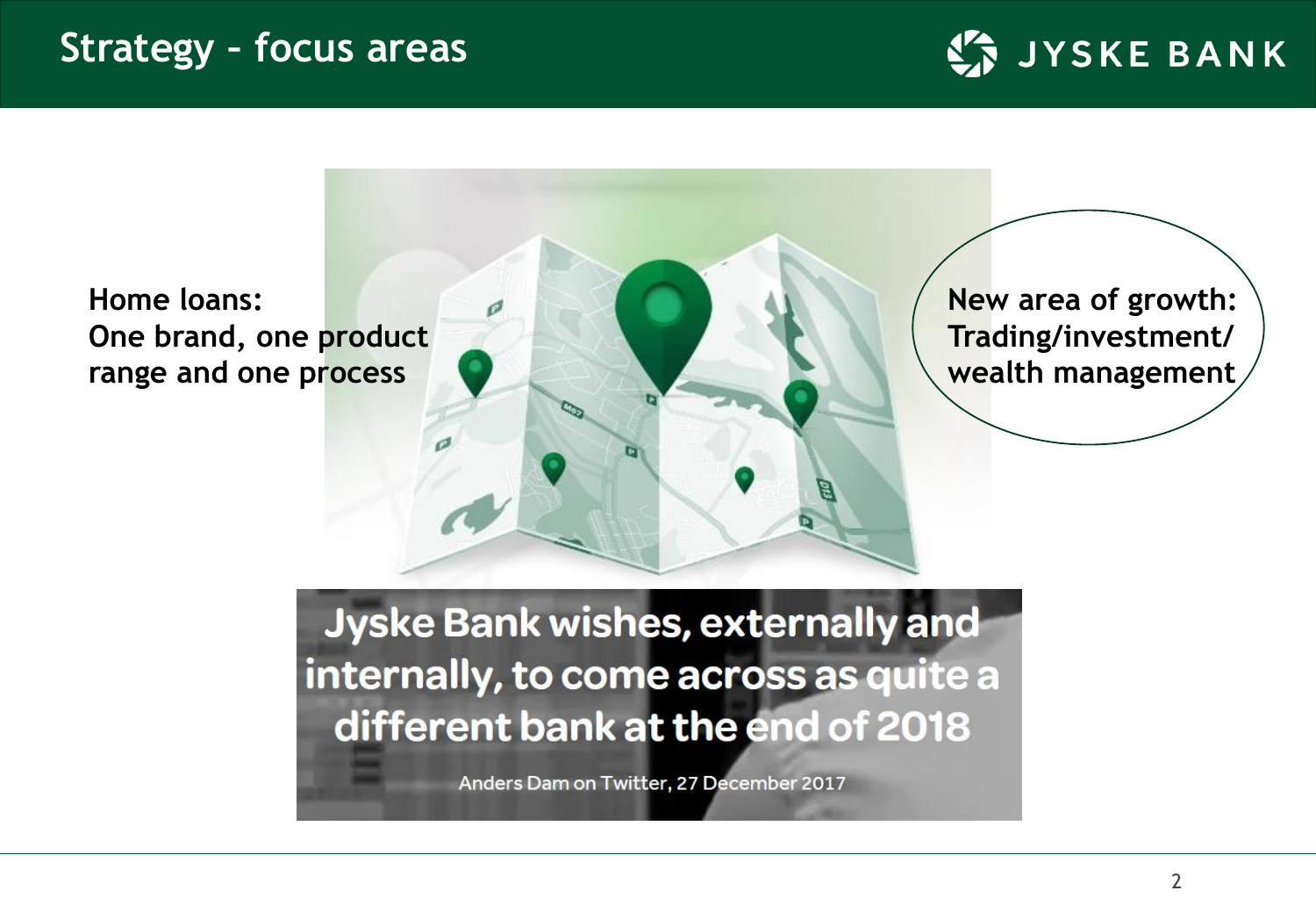



#### Our set-up

- Asset management via Jyske Capital, where portfolio managers have DKK 145bn in assets under management – up by 14% in 2017
- Through Jyske Markets, we service institutional clients with a broad range products and services within FICC (fixed income, interest rates, currencies and commodities)
- Retail clients are serviced via 10 specialised Private Banking centres as well as investment and wealth advisors located in branches throughout Denmark









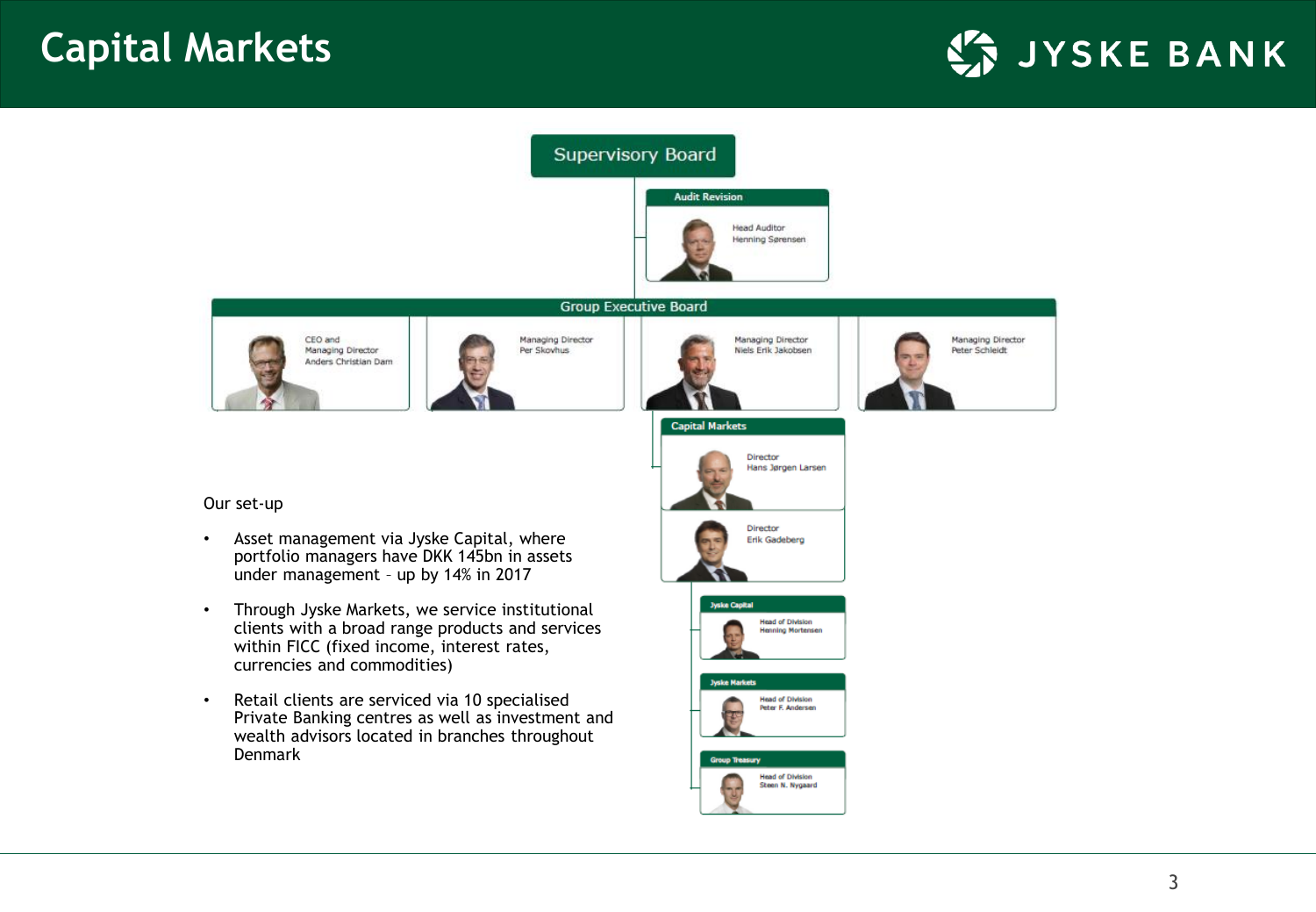#### Achievements

- Development and implementation of service and advisory concept compliant with Mifid II
- Darwin execution only concept provided by BankInvest
- Agreement with PFA to distribute pension plans to corporate clients
- Improved distribution: Acquisition of Jyske Invest Fund Management and establishment of SICAV in Luxembourg
- Upgrading the capital markets IT-platform (on-going initiative in co-operation with Bankdata)

### Focus areas in 2018

- We aim to further enhance the client experience and product offering in line with the needs of the client base
- We wish to be in front when it comes to introducing new products, solutions and services, e.g Munnypot
- The recent re-organisation of the development organisation adds further focus on trading/investment/wealth management and supports a strategy where new initiatives are introduced on a continuous basis

**JYSKE BANK**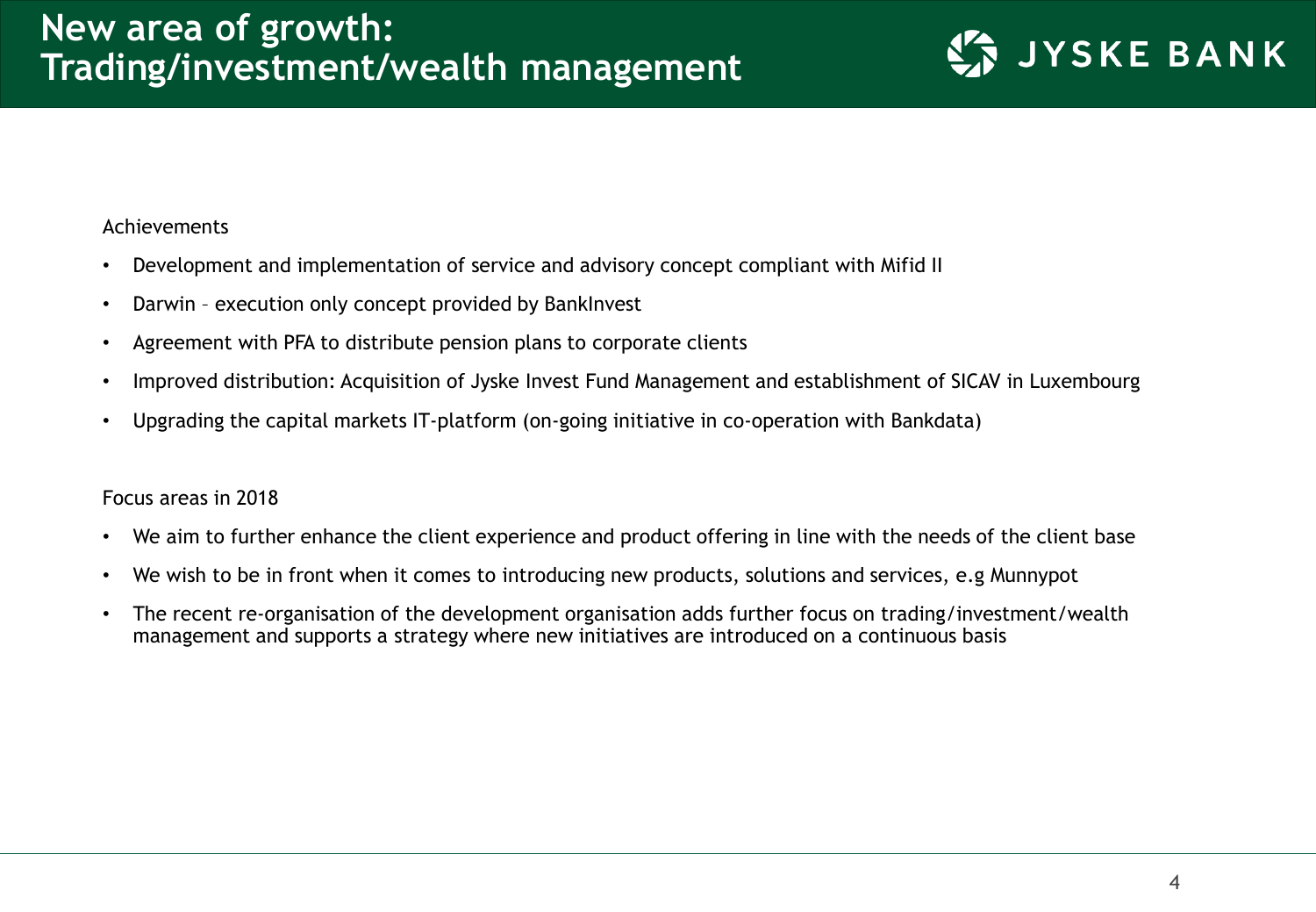|  |  | <b>LA JYSKE BANI</b> |  |
|--|--|----------------------|--|
|  |  |                      |  |

| $-$ > Q4 2017             | Strategic balance & risk mgmt   | Investment portfolio          |
|---------------------------|---------------------------------|-------------------------------|
| <b>Financial accounts</b> | Core income                     | Investment portfolio earnings |
| Solvency                  | Trading book                    | <b>Trading book</b>           |
| <b>Valuation</b>          | Fair value/Amortized cost (HtM) | Fair value                    |

| $ 2018 - \rangle$         | Strategic balance & risk mgmt                  | Investment portfolio             |
|---------------------------|------------------------------------------------|----------------------------------|
| <b>Financial accounts</b> | Core income                                    | Investment portfolio<br>earnings |
| Solvency                  | <b>Banking book</b>                            | <b>Trading book</b>              |
| Valuation                 | Fair value/Amortized cost<br>(Hold-to-collect) | Fair value                       |

- Trading intent or not? Danish vs. European practice gradual transition, less trading intent
- Valuation: At present the majority of the banking book is still valued at fair value but will gradually move to amortized cost (Hold-to-collect)
- P/L effect:
	- Fair value (Coupon interest income and value adjustments) "GROSS"
	- Hold-to-collect (Interest income based on amortized cost) "NET"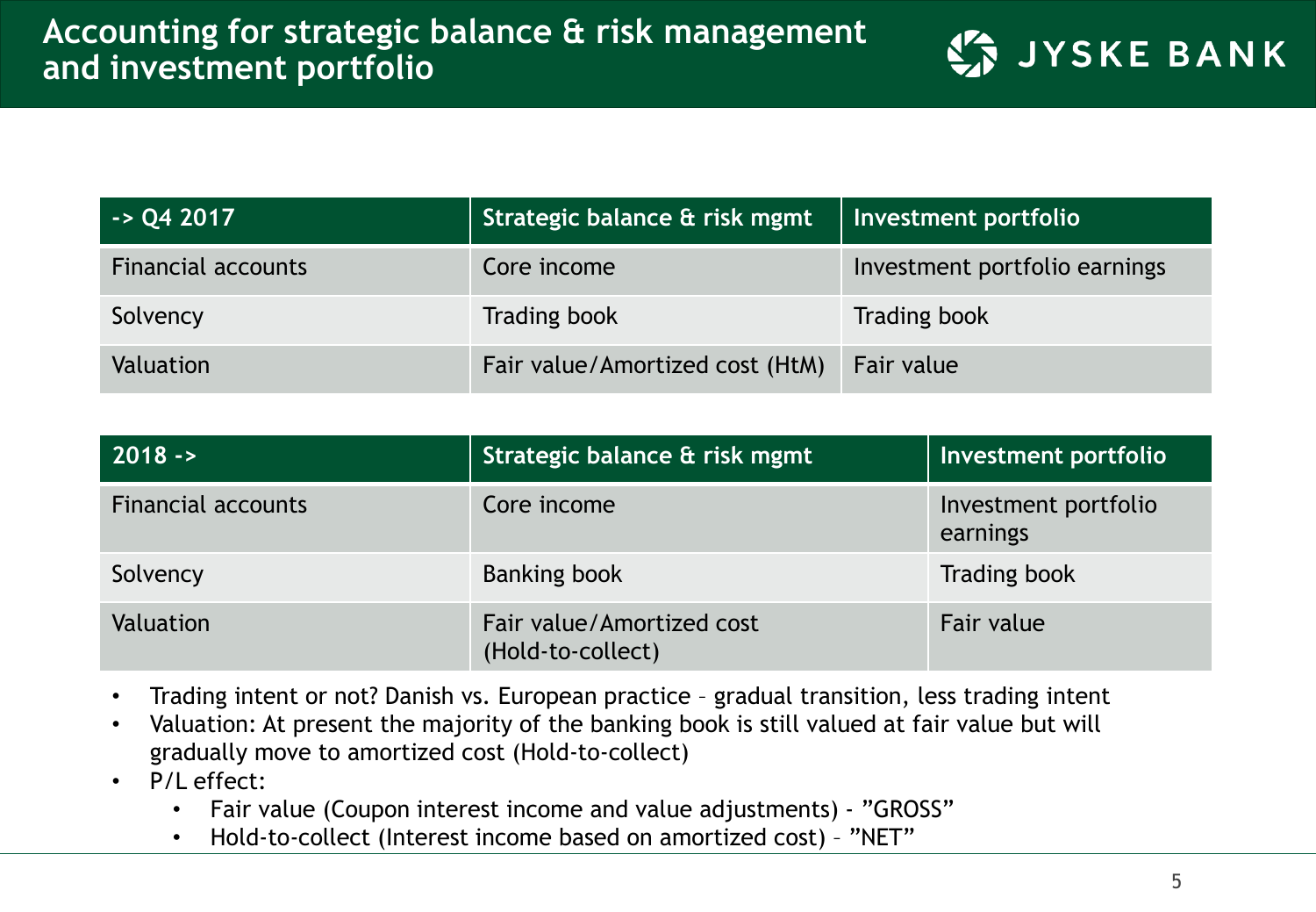**Interest rates**

JYSKE BANK



#### **Interest rate development**

Small fluctuations in interest rates. Themes continue to be: trade war and political situation in Italy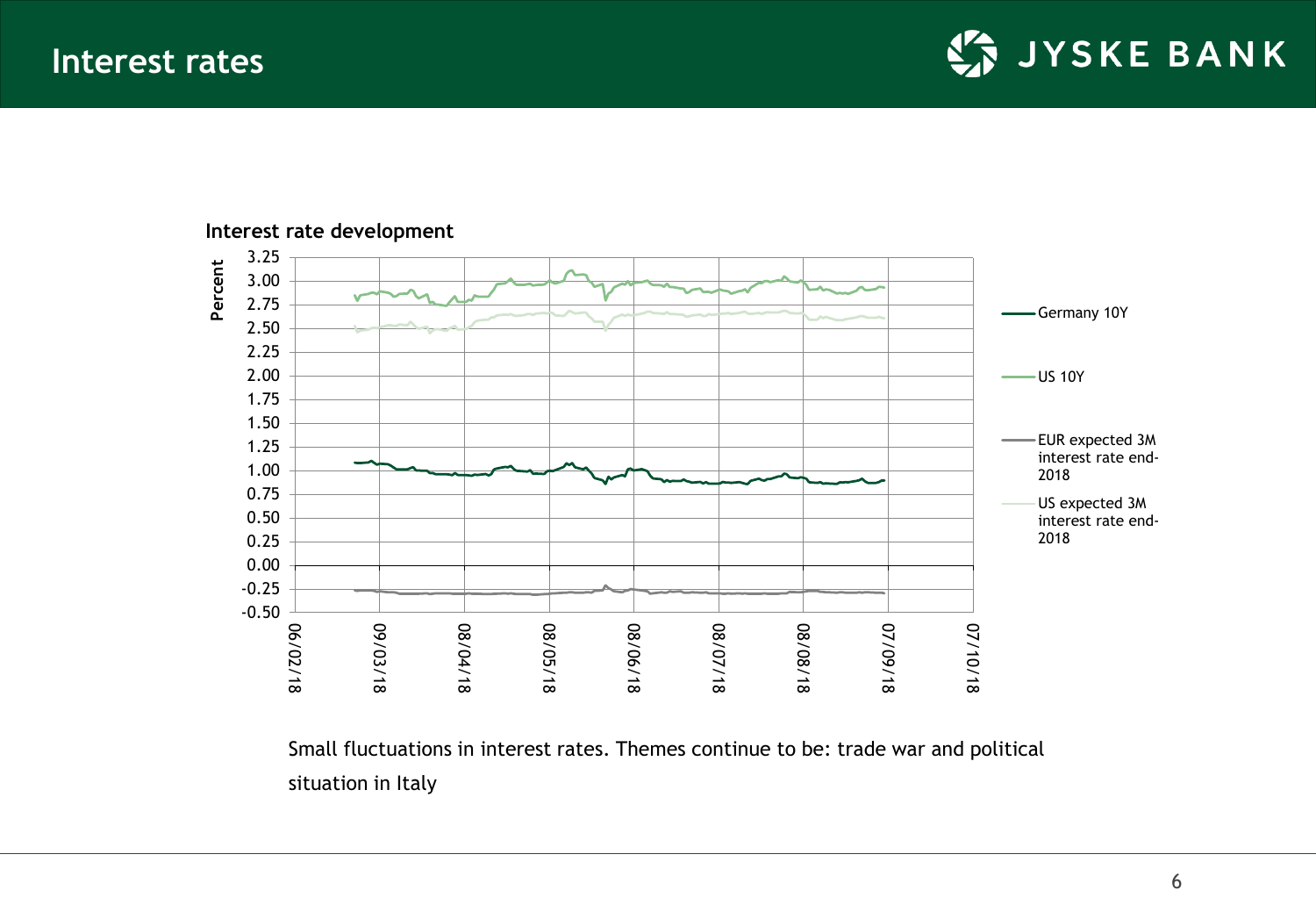



No significant changes in expectations re. forward rates and inflation rates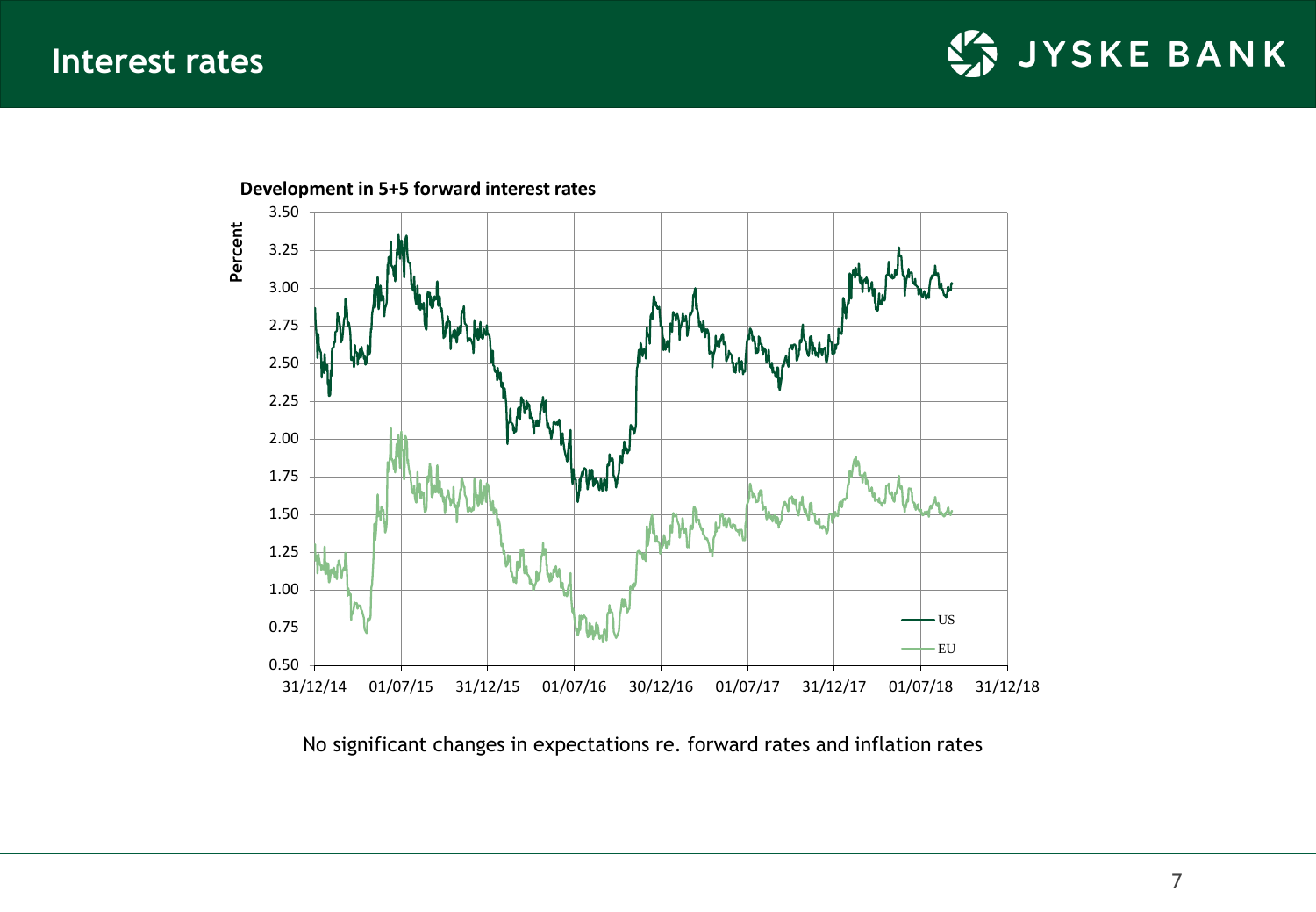



8